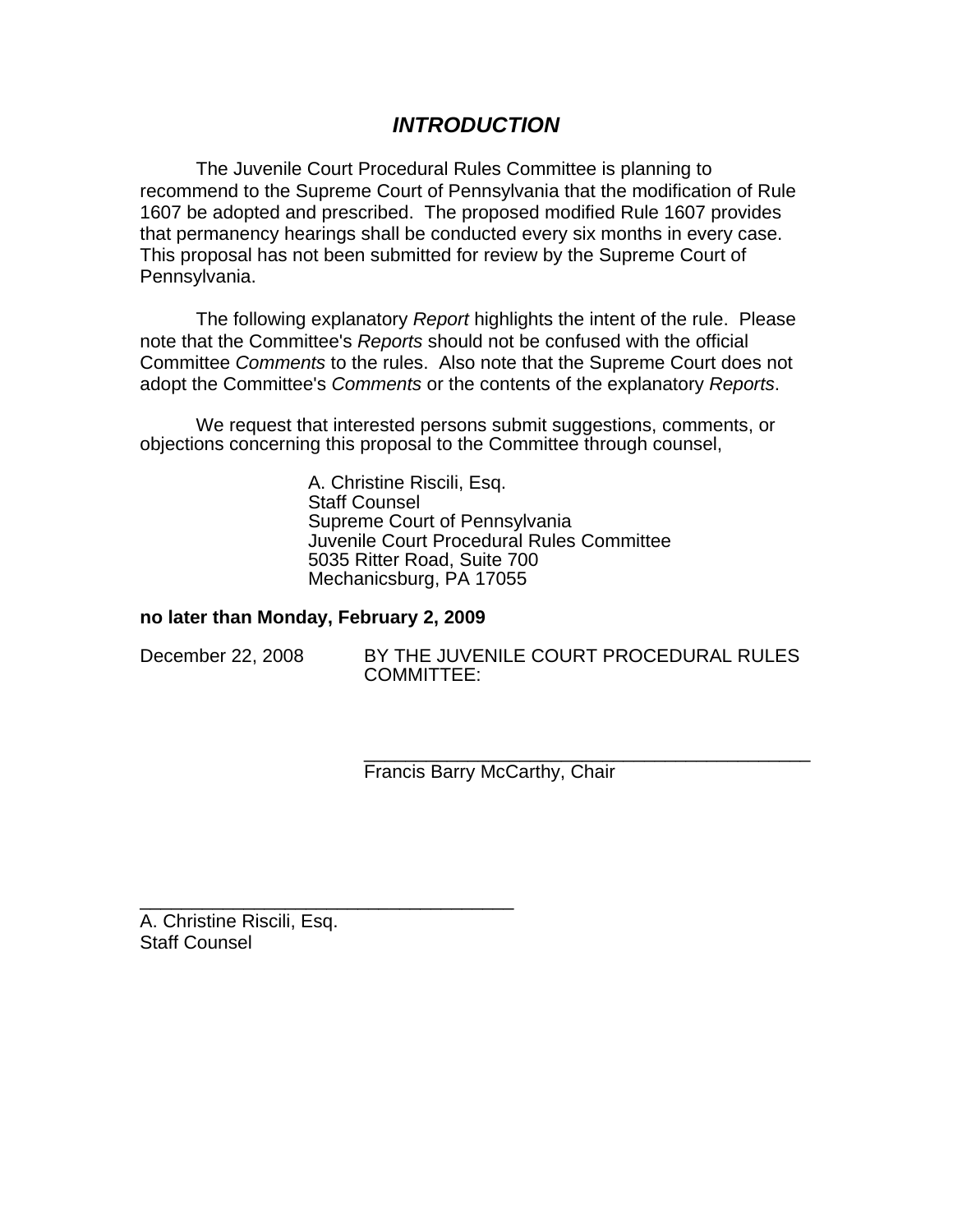## *EXPLANATORY REPORT*

### **RULE 1607 - REGULAR SCHEDULING OF PERMANENCY HEARING**

The proposed modified Rule 1607 provides for permanency hearings every six months in **every** case. It was brought to the Committee's attention that courts are not reviewing cases in which the child was not removed from the home or the child has been returned to the guardian but the dependency case has not been terminated pursuant to Rule 1613.

If a child is under the court's supervision and living at home, the court shall review those cases to see whether the situation that brought the child under the court's supervision has been resolved, whether the goals of the permanency plan are being met, and whether supervision continues to be necessary.

When the child has been removed from the home, the court shall continue to conduct permanency hearings and make findings consistent with 42 Pa.C.S. § 6351(f) & (f.1).